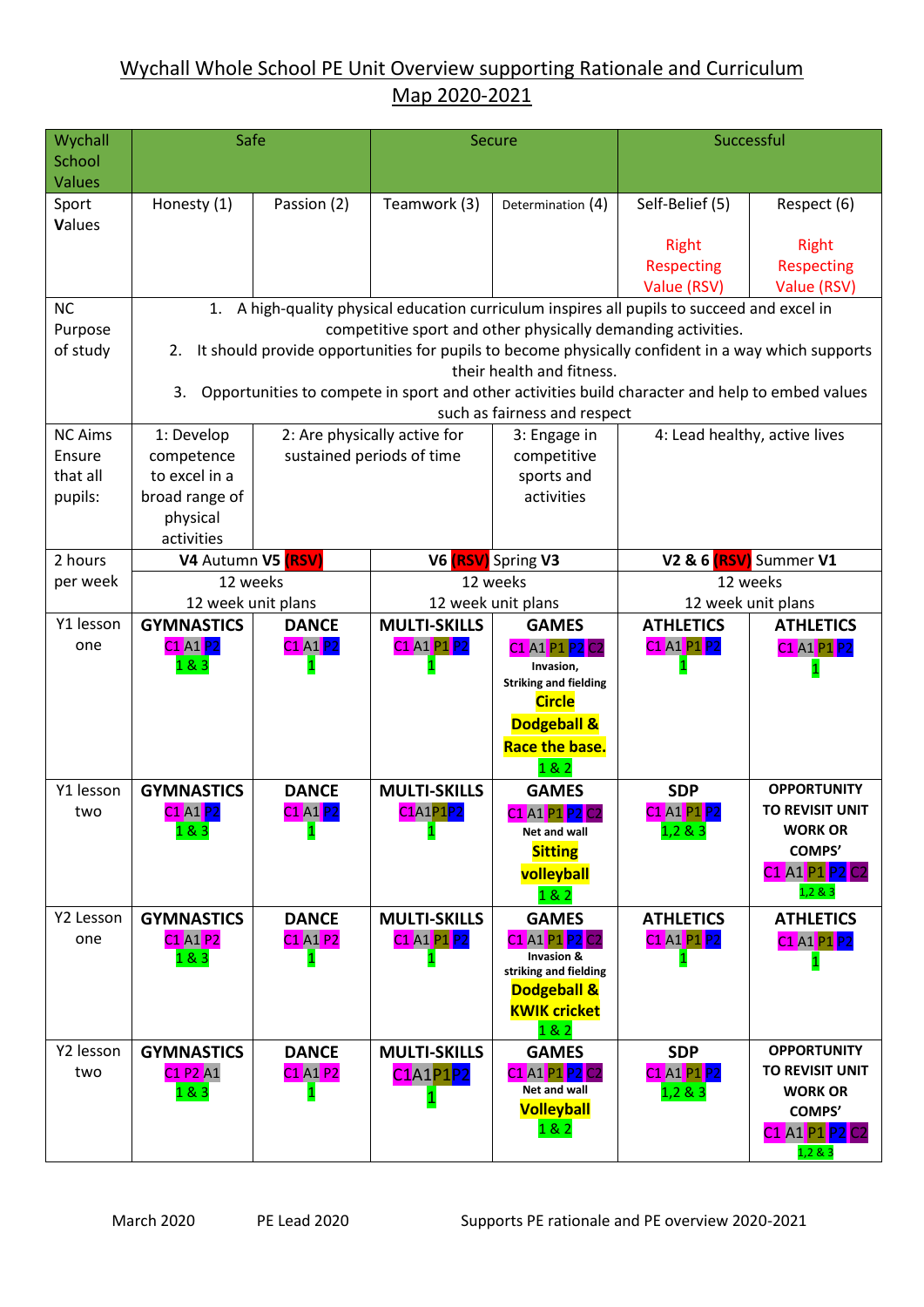| Y3 lesson<br>one | <b>SWIMMING</b><br>$C3$ $C4$<br>7                                                     | <b>SWIMMING</b><br>$C3$ $C4$                                                                  | <b>SWIMMING</b><br>$C3$ $C4$                                                                                                                               | <b>SWIMMING</b><br>$C3$ $C4$                                                                            | <b>GAMES</b><br>23 C4 C5 A1 P1<br>C <sub>1</sub><br>Invasion & Striking<br>and fielding<br><b>Handball &amp;</b><br><b>Cricket</b><br>1,2 & 6 | <b>ATHLETICS</b><br>C1 <mark>C3</mark> C4 C5 A1 P1<br>1,286                                                             |
|------------------|---------------------------------------------------------------------------------------|-----------------------------------------------------------------------------------------------|------------------------------------------------------------------------------------------------------------------------------------------------------------|---------------------------------------------------------------------------------------------------------|-----------------------------------------------------------------------------------------------------------------------------------------------|-------------------------------------------------------------------------------------------------------------------------|
| Y3 lesson<br>two | <b>GYMNASTICS</b><br>A1 C2 C3<br>C4<br><b>P2 P3</b><br>4 & 6                          | <b>GYMNASTIC</b><br>S<br>A1 <mark>C2 <mark>C3</mark> C4</mark><br>P2 <mark>P3</mark><br>4 & 6 | <b>DANCE</b><br>A1 C2 C3 C4<br>P <sub>2</sub><br>3 & 6                                                                                                     | <b>DANCE</b><br>C2 C3 C4<br>A1<br>P2<br>3 & 6                                                           | <b>GAMES</b><br>24 C5 A1 P1<br>P <sub>2</sub><br>Net and wall<br><b>Netball</b><br>1, 2 & 6                                                   | <b>OAA</b><br>24A1<br>5 & 6                                                                                             |
| Y4 lesson<br>one | <b>GYMNASTICS</b><br>A1 <mark>C2 <mark>C3</mark> C4</mark><br><b>P2 P3</b><br>1,3 & 6 | <b>DANCE</b><br>C2 <mark>C3 </mark> C4<br>A1<br>P2<br>3 & 6                                   | <b>GAMES</b><br>C1 <mark>C3</mark> C4 C5 A1<br>P1 P2<br><b>Invasion &amp; Striking</b><br>and fielding<br><b>Ringette &amp;</b><br><b>Badminton</b><br>182 | <b>GAMES</b><br>$C1$ $C3$<br>C4 C5 A1<br>P1 <mark>P2</mark><br>Net and wall<br><b>Basketball</b><br>182 | <b>ATHLETICS</b><br>24 C5 A1 P1<br>C1<br>P2<br>1 & 8 & 3                                                                                      | <b>ATHLETICS</b><br>24 C5 A1 P1<br>CS.<br>C1<br>P <sub>2</sub><br>1 & 83                                                |
| Y4 lesson<br>two | <b>GYMNASTICS</b><br>A1 C2 C3<br><b>P2 P3</b><br>1 & 8 & 3                            | <b>DANCE</b><br>$c2$ $c3$ $\vert$<br>A1<br>P2<br>3 & 6                                        | <b>OAA</b><br>C4A1<br>5 & 6                                                                                                                                | <b>OAA</b><br>24A1<br>5&6                                                                               | <b>SDP</b><br>C1 C2 C3 C4 C5 A1<br>P1 <mark>P2</mark><br>1 to 6                                                                               | <b>OPPORTUNITY</b><br>TO REVISIT UNIT<br><b>WORK OR</b><br>COMPS'<br>C1 C2 C3 C4 C5 A1<br>P1 <mark>P2</mark> P3<br>1TO6 |
| Y5 lesson<br>one | <b>GYMNASTICS</b><br>A1 C2 <mark>C3</mark><br>183                                     | <b>DANCE</b><br>A1 <mark>C2 <mark>C3</mark> C4</mark><br>3 & 6                                | <b>GAMES</b><br>C4 C5 A1<br>$C1$ $C3$ $\vert$<br><b>Invasion &amp; Striking</b><br>and fielding<br><b>Football &amp;</b><br><b>Hockey</b><br>$1,2 \& 3$    | <b>GAMES</b><br>C4 C5 A1<br>$C1$ $C3$<br>Net and wall<br><b>Netball</b><br>1,283                        | <b>ATHLETICS</b><br>C1 C3 C4 C5 A1 P1<br>1,3 & 6                                                                                              | <b>ATHLETICS</b><br>C4 C5 A1 <mark>P1</mark><br>$C1$ $C3$<br>1,3 & 6                                                    |
| Y5 lesson<br>two | <b>GYMNASTICS</b><br>A1 C2 C3<br>183                                                  | <b>DANCE</b><br>A1 C2 <mark>C3</mark><br>3 & 6                                                | <b>OAA</b><br>$\overline{1}$ A1<br>5 & 6                                                                                                                   | <b>OAA</b><br>24A1<br>5&6                                                                               | <b>SDP</b><br>$2$ C3<br>$24$ C5 A1<br>C1<br><b>P1</b><br>1 to 6                                                                               | <b>OPPORTUNITY TO</b><br><b>REVISIT UNIT WORK</b><br>OR COMPS'<br>C1 C2 C3 C4 C5 A1<br>P <sub>1</sub><br>1 TO 6         |
| Y6 lesson<br>one | <b>GYMNASTICS</b><br>A1 C2 C3<br>P <sub>2</sub> P <sub>3</sub><br>183                 | <b>DANCE</b><br>A1 C2 C3<br>P2<br>3 & 6                                                       | <b>GAMES</b><br>$C1$ (<br>C3<br>C4 C5 A1<br>$P1$ $P2$<br><b>Invasion &amp; Striking</b><br>and fielding.<br>Tag rugby,<br><b>Rounder's</b><br>1,2 & 8 & 3  | <b>GAMES</b><br>$C1$ $C3$<br>C4 C5 A1<br>P1 P2<br>Net and wall<br><b>Tennis</b><br>1,2 & 8 & 3          | <b>ATHLETICS</b><br><mark>33</mark> C4 C5 A1 P1<br>C1<br>P2<br>1,3 & 6                                                                        | <b>ATHLETICS</b><br>24 C5 A1 <mark>P1</mark><br>C1<br>٦3<br>P2<br>1,3 & 6                                               |
| Y6 lesson<br>two | <b>GYMNASTICS</b><br>A1 C2 C3<br>P2P3<br>1 & 3                                        | <b>DANCE</b><br>A1 C2 C3<br>P2<br>3 & 6                                                       | <b>OAA</b><br>$\overline{A1}$<br>5 & 6                                                                                                                     | <b>OAA</b><br>24A1<br>5&6                                                                               | <b>SWIMMING</b><br>$\mathbb{C}3$                                                                                                              | <b>SWIMMING</b><br>73                                                                                                   |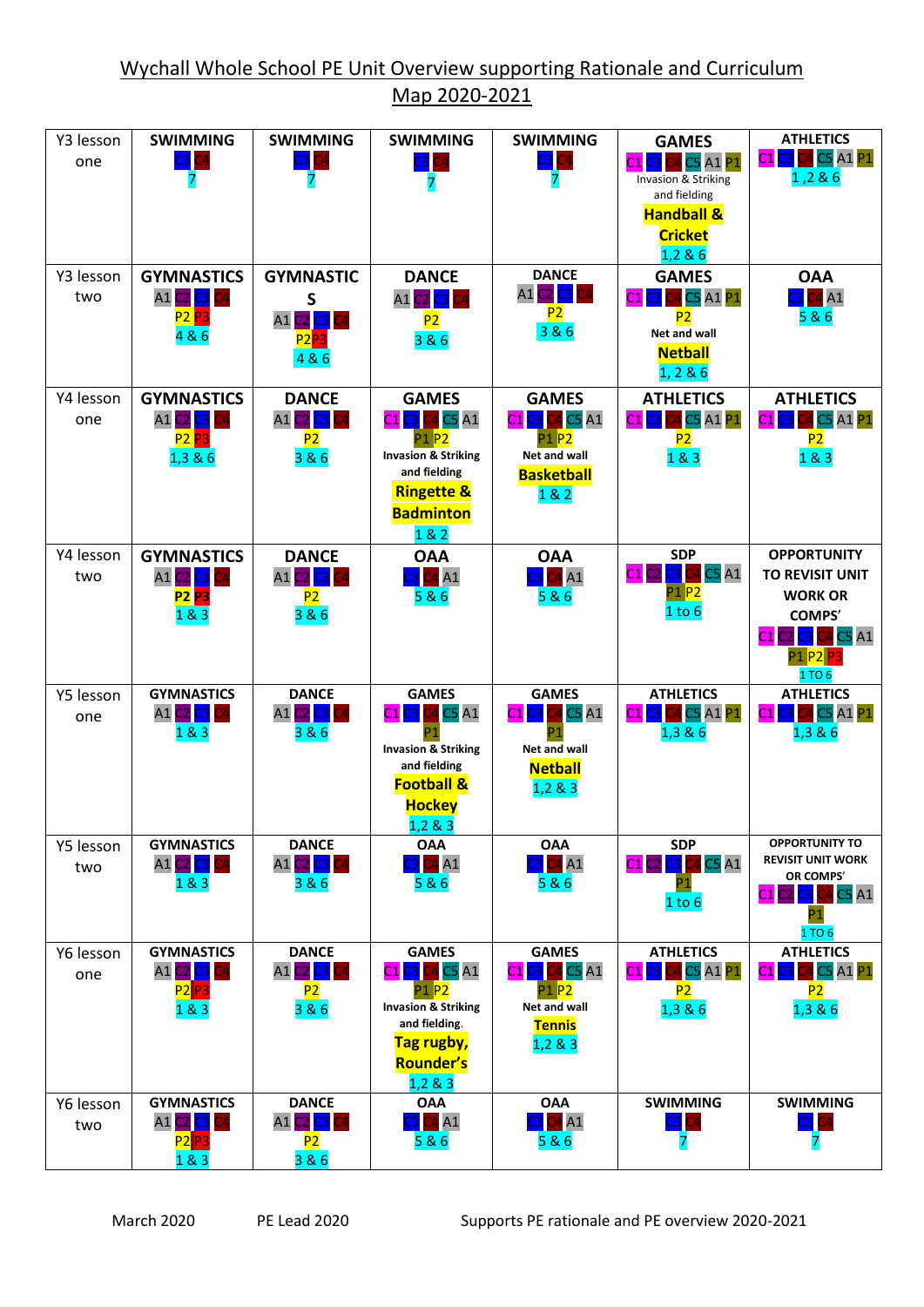## Wychall Whole School PE Unit Overview supporting Rationale and Curriculum Map 2020-2021

### **Purpose of study coverage:**

## **KS1**

 $P1:$  Master basic movements including running, jumping, throwing and catching, as well as developing balance, agility and co-ordination, and begin to apply these in a range of activities.

P2: Participate in team games, developing simple tactics for attacking and defending.

P3: Perform dances using simple movement patterns.

## **KS2**

P1: Use running, jumping, throwing and catching in isolation and in combination.

P2: Play competitive games, modified where appropriate (for example, badminton, basketball, cricket, football, hockey, netball, rounders and tennis), and apply basic principles suitable for attacking and defending.

P3: Develop flexibility, strength, technique, control and balance (for example, through athletics and gymnastics).

P4: Perform dances using a range of movement patterns.

P5: Take part in outdoor and adventurous activity challenges both individually and within a team.

P6: Compare their performances with previous ones and demonstrate improvement to achieve their personal best.

P7: Swim competently, confidently and proficiently over a distance of at least 25 metres  $\mathbb D$  use a range of strokes effectively [for example, front crawl, backstroke and breaststroke] [ perform safe self-rescue in different water-based situations.

\*SDP= Sports day practice.

\*Revisit is an opportunity to revisit skills within certain units such as dance or gym.

### **Subject content split into three areas.**

### **1. Cognitive, 2. Affective and 3. Psychomotor.**

**KS1:**

C1: Apply Skills.

C2: Develop simply tactics for attack and defend.

A1: Work individually and with others.

P1: Develop fundamental movement skills (specifically master basic movements including running, jumping, throwing and catching)

P2: Develop agility balance and co-ordination.

**KS2:**

C1: Apply a broader range of skills (specifically running, jumping, throwing and catching in isolation and in combination).